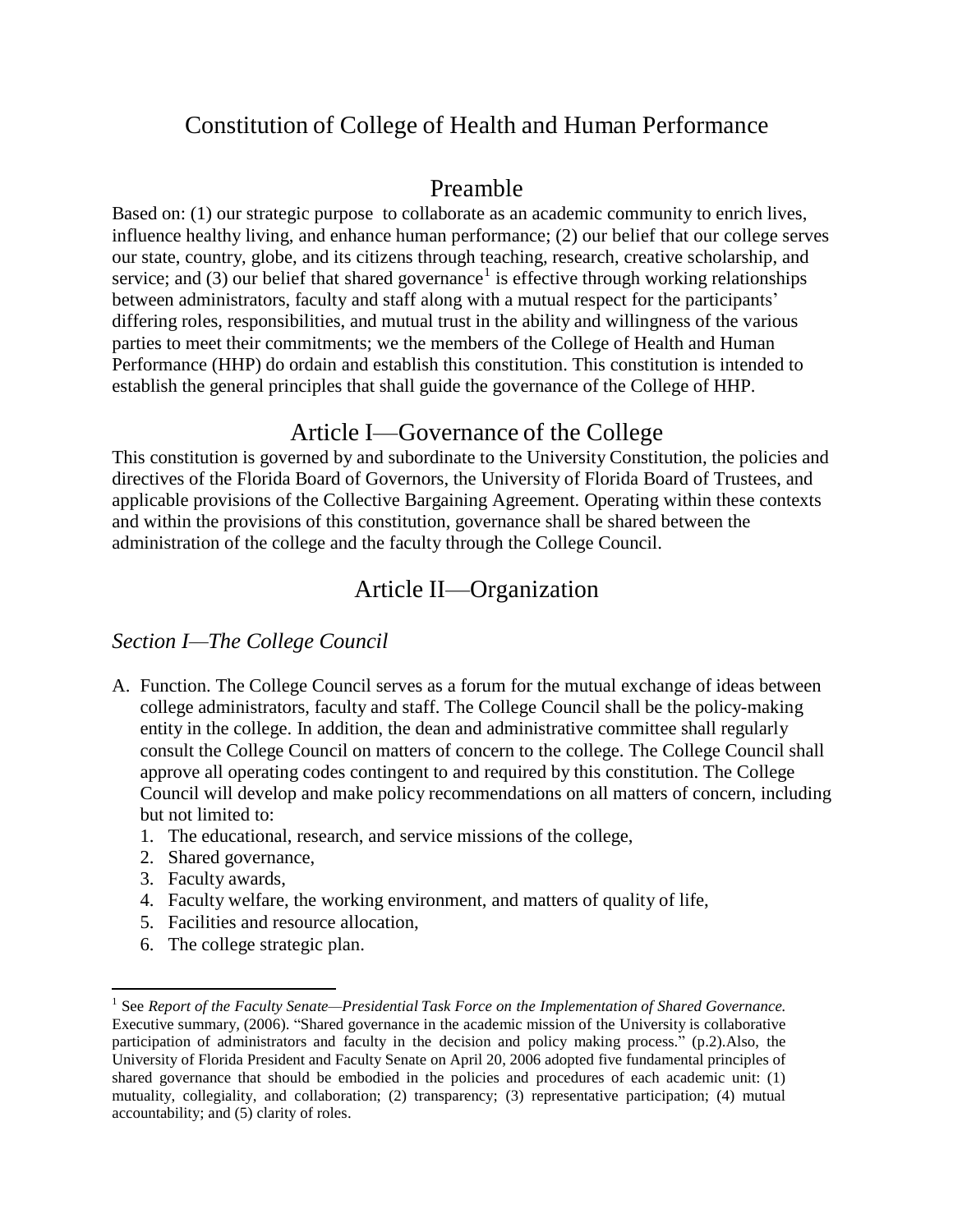B. Structure. The College Council is composed of a dean, associate/assistant deans, department chairs, and one representative elected from each of the following: (1) the Faculty Advisory Council, (2) the Staff Advisory Council, (3) the Research Committee, and 4) the Graduate Faculty Committee.

### *Section II—Faculty*

- A. The faculty of the College HHP shall consist of assistant professors, associate professors, professors, distinguished professors, eminent scholars, graduate research professors in tenured and tenure-accruing ranks; and clinical faculty, lecturers, senior lecturers, master lecturers, assistants, associates, and scientists in non-tenure-accruing ranks; faculty members who hold administrative appointments, and other members of the faculty as defined in the University Constitution.
- B. Faculty members within a department may recommend individuals for appointments as adjunct, affiliate, provisional, courtesy, research, emeritus, and visiting faculty. At the option of the faculty, such appointees may speak on college matters. The rights and privileges of these appointments shall be specified at the time of the appointment. Individuals with these departmental appointments may not vote on college matters or participate in college governance.
- C. Graduate Faculty. The graduate faculty of the college shall consist of all faculty members with graduate faculty status as prescribed by the University of Florida Graduate School. The graduate faculty shall provide leadership for the college on all matters pertaining to the graduate program and graduate students. Faculty members with graduate faculty status shall evaluate the progress of graduate students within the college and conduct other business through the Graduate Faculty Committee as prescribed in its Operating Code.

#### D. Meetings

- 1. Faculty meetings may be called by the dean, the College Council, or the Faculty Advisory Council. At least one meeting shall be held each academic year at which the dean shall present the State of the College. In every instance, the purpose of a meeting shall be stated in the call.
- 2. The dean or the designee of the dean will preside at college faculty meetings called by the dean or by the College Council. College faculty meetings called by the Faculty Advisory Council shall be chaired by the chair of the Faculty Advisory Council.
- 3. Any faculty member may suggest items for the agenda of meetings provided that they are submitted in writing and in a timely manner.
- 4. The faculty shall receive notice of meetings and agendas for meetings at least three days in advance except in the case of an emergency when 48-hours notice may be given.
- 5. A quorum for meetings of the faculty shall be 50 percent plus one of the eligible faculty members of the college.
- 6. No proxies shall be recognized.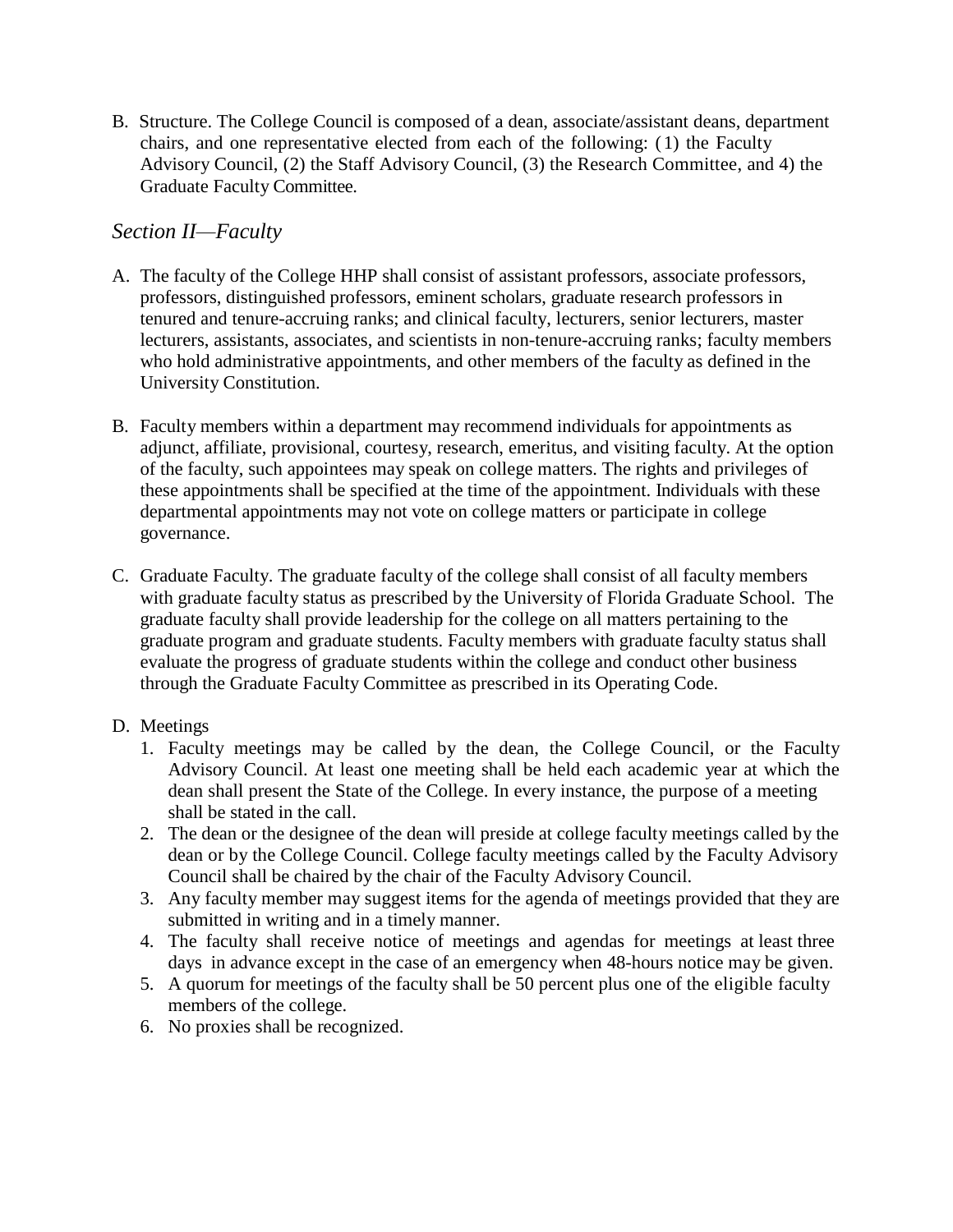## *Section III—Faculty Rights*

- A. The faculty members believe that academic freedom and responsibility are essential to the full development of a university and apply to teaching, research, and creativity. Therefore, the faculty must be free to cultivate a spirit of inquiry and scholarly criticism and to examine ideas in an atmosphere of freedom and confidence.
- B. Faculty members have the right to know what is required of them in their work and how that work will be evaluated. Faculty members shall be provided with a statement of their responsibilities and criteria by which they will be evaluated upon their initial appointment and at least annually thereafter.
- C. All decisions regarding tenure, promotion, sabbatical leaves, salaries, salary increases, and evaluations, and all results of those decisions, shall be made known to individual faculty members in a timely manner in accordance with university and college guidelines for tenure and promotion. Faculty members have the right, in a timely manner, to appeal such decisions consistent with applicable policies and procedures and to expect a timely reply.
- D. On all matters relating to tenure and promotion, faculty members have the right to promptly receive the results of votes, the college committee recommendation, the chair's/director's letter, and the dean's letter and recommendation in accordance with university and college guidelines for tenure and promotion.
- E. The faculty has a right to assemble to discuss matters of concern to the faculty without limit.
- F. All faculty members have the right, in accordance with University Policy, to see any and all information about themselves kept in official personnel files within the college, a school, or a department within the college and have the right to reply in writing as set forth in University Policy.

## *Section IV—Responsibilities of the Faculty*

The responsibilities of the faculty shall include but are not limited to:

- A. Teaching, research, and service.
- B. Contributing to the governance of the college and the departments within the college.
- C. Establishing the requirements for entrance into programs of major study and for graduation, and for designating the form of undergraduate and graduate degrees to be conferred. This form shall determine the arrangement and content of the curricula. It shall certify to the President those of its students who have completed requirements for degrees.
- D. Serving on university committees and on the Faculty Senate.
- E. Supporting an environment of collegiality, ethical conduct and professional integrity.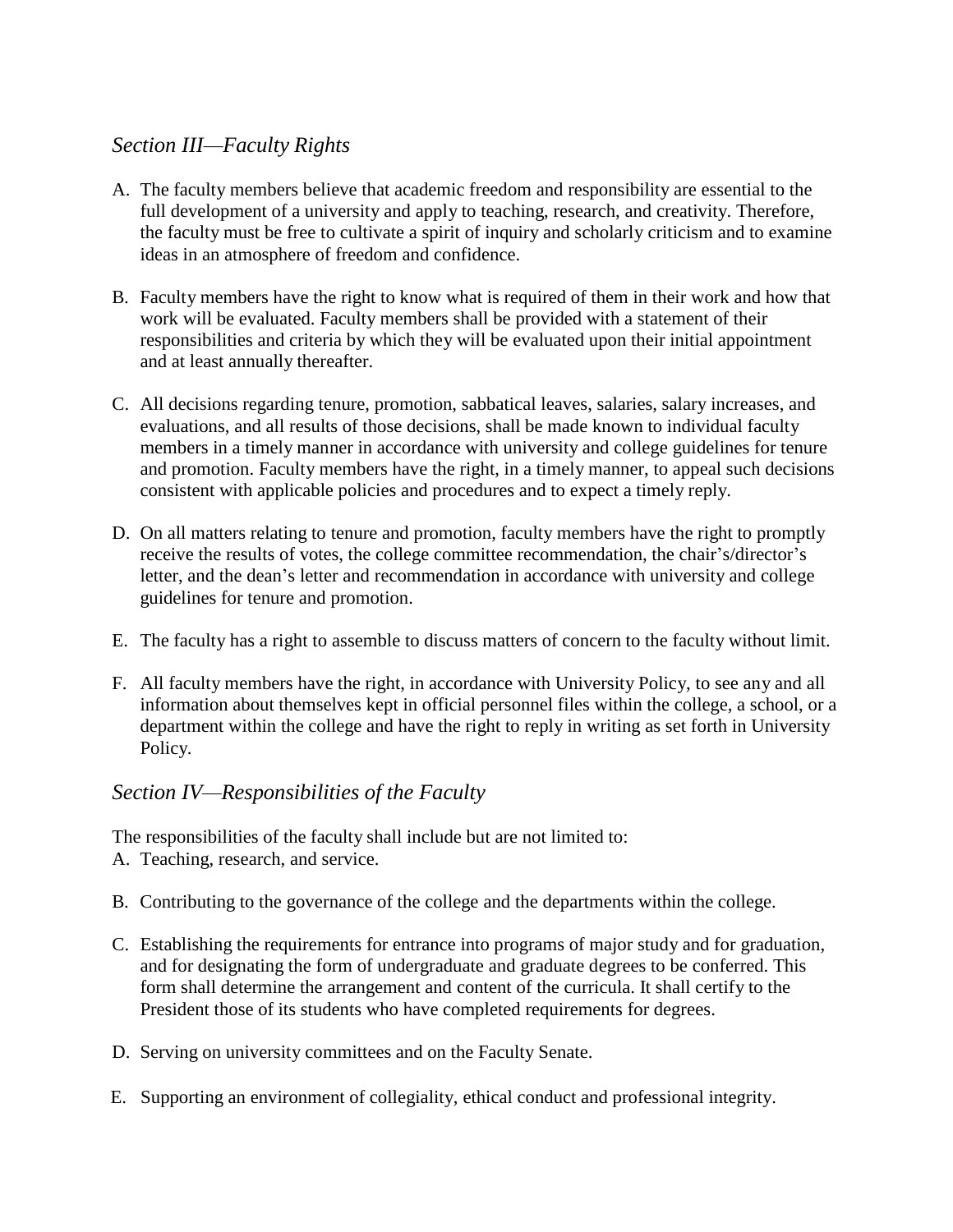#### *Section V—College Committees*

All college committees, except ad hoc committees, unless otherwise stated in the College Council Operating Code, will be composed of at least one member from each department. Unless specified, all committee memberships shall be for one year. The structure and function of the college committees are set forth in the College Operating Code. The committees shall function in accordance with guidelines set forth in their operating codes.

#### *College Committees.*

#### Faculty Advisory Council (elected)

Function: The Faculty Advisory Council (FAC) serves to provide advisement to the dean and the Administrative Council on matters pertaining to the faculty. A representative from this council serves on the College Council.

Membership: The FAC shall be representative of all departments in the college. Membership of the FAC shall be determined in accordance with guidelines set forth in the FAC Operating Code.

#### Research Committee (elected)

Function: The Research Committee serves to enhance and promote the research enterprises in the College of Health and Human Performance. This council provides advice on issues pertaining to research enterprises of the college. A representative from this council serves on the College Council.

Membership: Members of the Research Committee will be elected from the faculty who are currently involved in sponsored research in accordance with the guidelines set forth in the Research Committee Operating Code.

#### Graduate Faculty Committee (GFC)

Function: The Graduate Faculty Committee shall provide leadership for the college on all matters pertaining to the graduate program and graduate students. The Chair of the GFC will serve on the College Council.

Membership: All college faculty members appointed to graduate faculty status are members of the College Graduate Faculty. The GFC represents the College Graduate Faculty.

#### Staff Advisory Council (elected)

Function: The Staff Advisory Council (SAC) shall serve as a deliberative and advisory body to the dean on matters of significant interest and importance to the staff of the college. The Chair of the SAC shall serve on the College Council.

Members of the SAC shall be elected in accordance with guidelines set forth in the SAC Operating Code.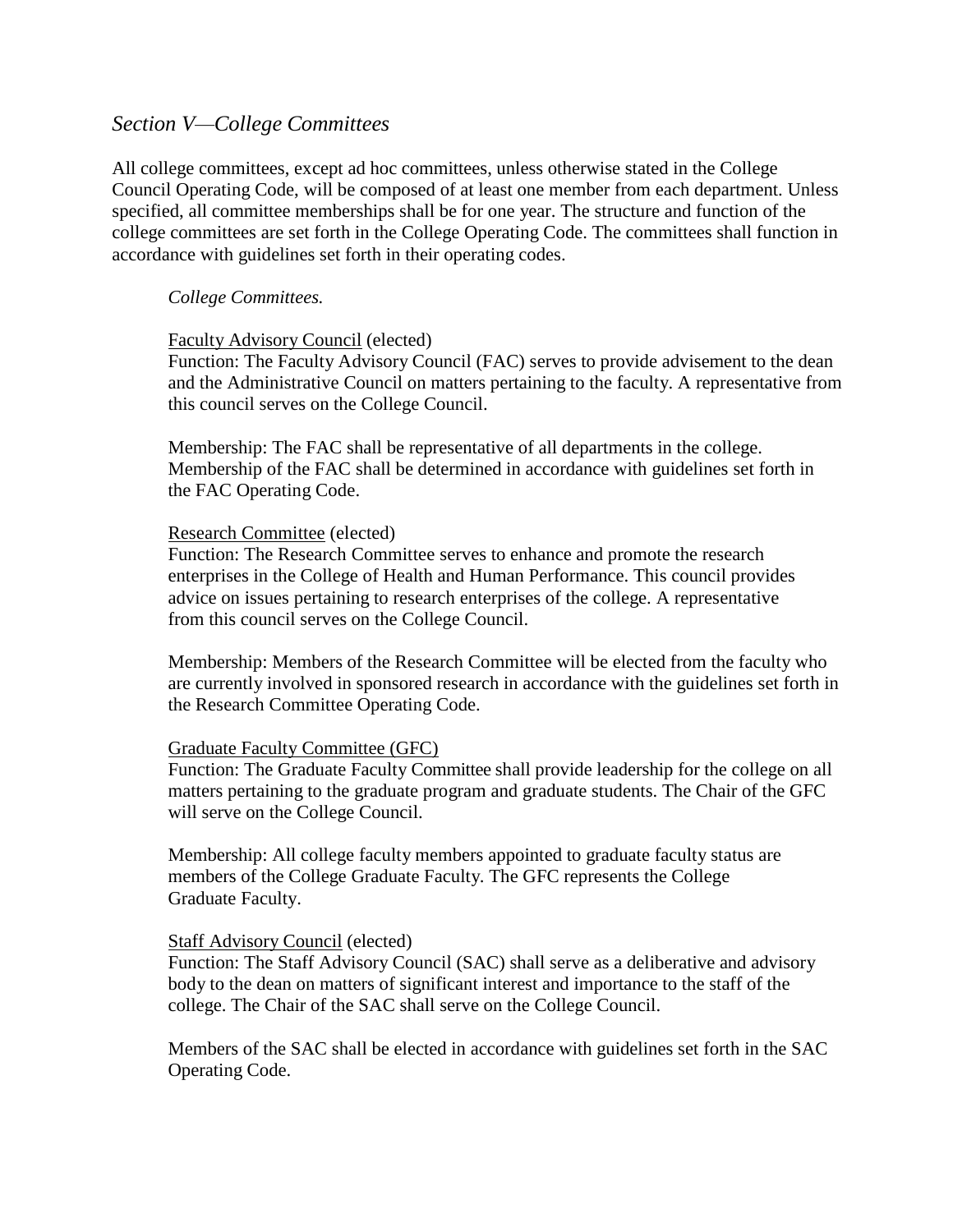Tenure and Promotion Committee (elected, appointed)

Function: Promotion and tenure in the college are governed by Article III, Sections 5 and 6, of the University Constitution, the University of Florida rules found in the Florida Administrative Code, and the United Faculty of Florida Collective Bargaining Agreement. The dean consults with the Tenure and Promotion Committee in regard to recommendations for promotion and for tenure.

Membership: Membership on the Tenure and Promotion Committee shall be in accordance with the Guidelines set forth by the university.

#### Curriculum Committee (appointed)

Function. The College Curriculum Committee (CCC) shall be responsible for approving all changes in curriculum and for evaluating existing programs. The committee shall make periodic reports to the College Council.

Membership: The undergraduate and graduate coordinator from each department serves on the CCC. Undergraduate and graduate coordinators are appointed by their respective department chairpersons. The Associate Dean for Academic Affairs serves as an ex-officio member to the CCC.

### *Section VI— College Representative to the Faculty Senate*

- A. Election of Senators. Each year the University Faculty Senate provides the college with the names of individuals eligible to serve as elected senators. The number and terms of senators representing the college is prescribed by the Constitution of the University of Florida. A slate of potential candidates for the Faculty Senate shall be developed by contacting faculty members to verify their willingness and availability to serve.
- B. Responsibilities of Senators. College senators will represent the college in the Faculty Senate and serve as a liaison with the Faculty Advisory Council by providing them information, in a timely manner, about the agendas and minutes of Faculty Senate meetings.

# Article III—Administrative Structure of the College

### *Section I—-The Dean*

The dean is the chief academic and administrative officer of the college who shall, at the same time, hold academic rank in one of the departments of the college. The dean is appointed by and serves at the pleasure of the provost and is expected to provide leadership and overall administration in academic matters, financial planning, and policy and routine operations of the college. The dean is responsible to the provost for the administration of the college and is responsible to the faculty for making and executing college policy. The dean shall have final delegated authority and decision-making responsibility for such things as hiring and evaluating faculty and staff for administering the college's fiscal and physical/material resources. The dean's decisions shall be guided by the College Council.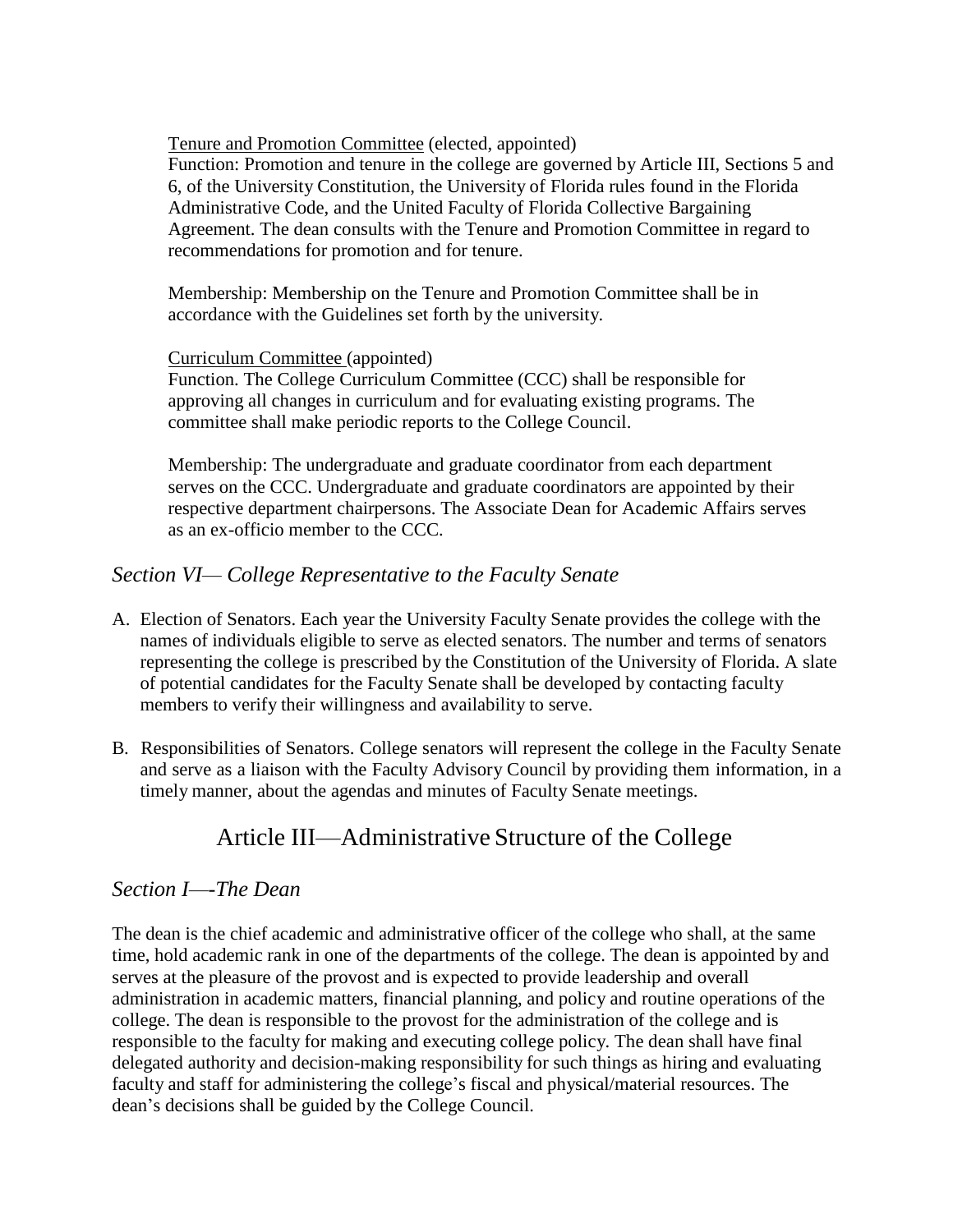The responsibilities of the dean include but are not limited to:

- A. Early in the Fall Semester of each academic year the dean shall prepare and personally present a State of the College address. This address shall review the successes and shortcomings of the last academic year, set college goals for the next and future years, and set forth any proposed changes or modifications to the strategic plan.
- B. Prepare and present annually to the faculty the educational goals of the college, the permanent endowments within the University of Florida Foundation, and the receipt of grants and research contracts.
- C. In conjunction with the College Council, the dean shall prepare and present a strategic plan to the faculty for adoption. Following adoption, the dean shall have the responsibility of implementing the strategic plan. Amendments, changes, or modifications to an adopted strategic plan may be proposed by the dean or by the Faculty Advisory Council. The strategic plan shall be evaluated by the Faculty Advisory Council in collaboration with the dean. Revisions proposed to the faculty shall be evaluated at least every five years following the adoption of a strategic plan.
- D. Conduct necessary college elections as required by this constitution and as may be required for the effective administration of the college.

## *Section II— Associate and Assistant Deans and Other Administrative Officers*

The dean of the college, as the provost's designee, shall appoint such associate and assistant deans and other administrative officers of the college. The duties and responsibilities of such associate and assistant deans and other administrative officers shall be determined by the dean to provide for the execution of college policy.

### *Section III— Chairs*

Each department within the college shall have a chair. Chairs shall be appointed by the dean in consultation with the department faculty. Chairs shall serve as the chief academic and administrative officers of the department and shall, at the same time, hold academic rank in that department. A chair is responsible to the dean for the administration of the department and is responsible to the faculty for the making and execution of department policy.

Chairs' responsibilities include but are not limited to:

- A. Early in the Fall Semester of each academic year the chair shall prepare and personally present a State of the School/Department address. This address shall review the successes and shortcomings of the last academic year and also set goals for the next and future years.
- B. To prepare and present annually to the faculty the educational goals of the department, the permanent endowments within the University of Florida Foundation, and the receipt of grants and research contracts.
- C. To conduct necessary department elections and make committee assignments as required by this constitution and as may be required for the effective administration of the unit.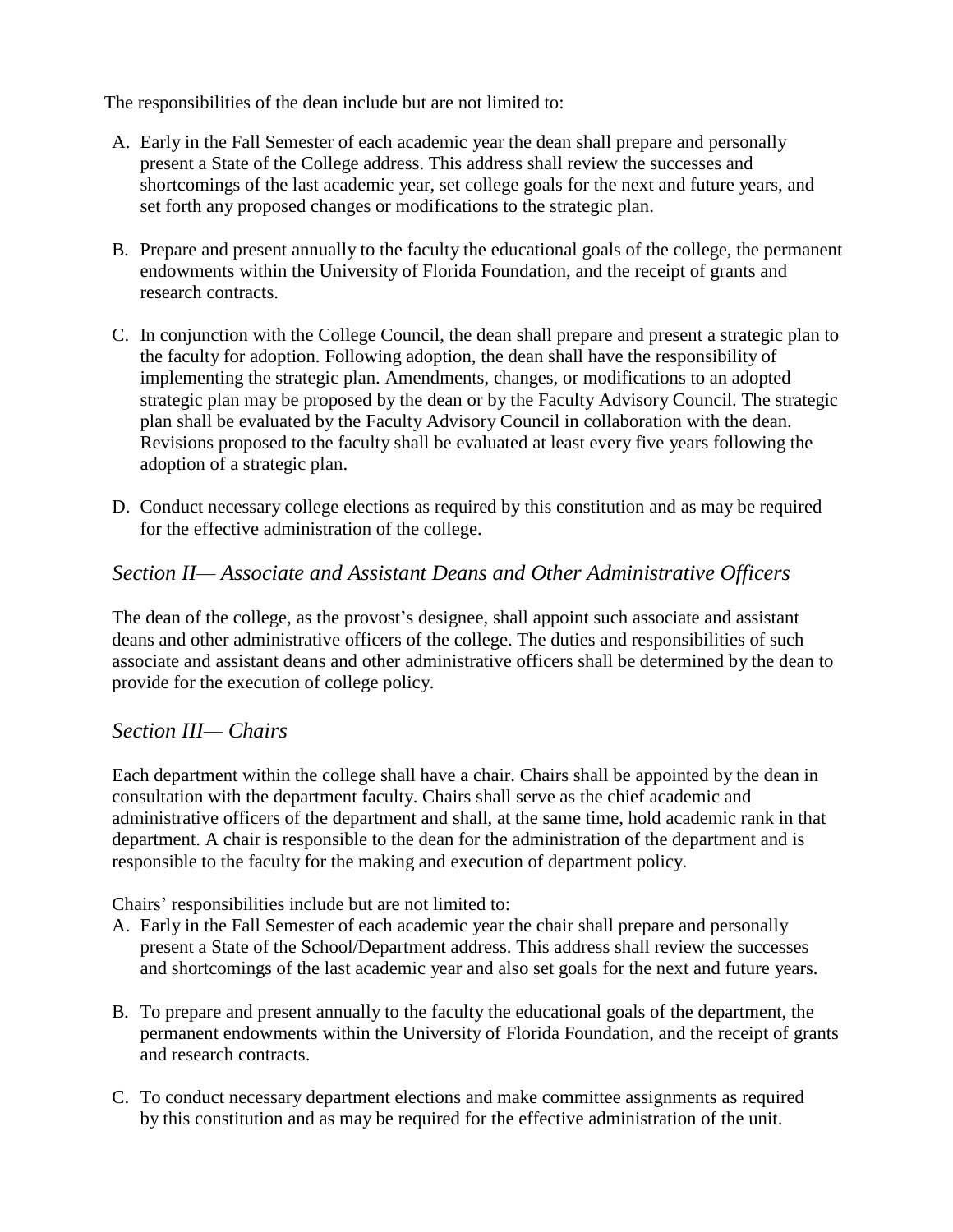D. To initiate faculty searches as the need arises.

# Article IV— Departments, Centers and Institutes

### *Section I—Departments*

- A. The faculty shall be organized into departments for purposes of program development and implementation.
- B. Each college department shall have a chair.
- C. Each college department shall have a shared governance document as mandated by the University of Florida Faculty Senate. These documents must be consistent with those of the university, collective bargaining agreement (CBA), and of the college.

#### *Section II—Institutes and Centers*

Institutes and centers may be established as necessary to assist the college in its teaching, service, and research missions within the guidelines of the university for the establishment of a center or institute. Establishment, ending, and evaluation of centers and institutes in the college shall be in accordance with university requirements and guidelines set forth in the College Operating Code.

### *Section III—Procedures for Establishing, Ending or Consolidating a Department*

The establishment, merger, transfer, consolidation or abolition of a Department in the College of HHP must be approved by the University of Florida Faculty Senate. Any proposal for the establishment, merger, consolidation or abolition of a Department shall go to the Faculty Advisory Council and College Council to be vetted prior to submission to the University of Florida Faculty Senate.

# Article V—Tenure and Promotion

All considerations of tenure and promotion shall be consistent with unit, college, and university guidelines for promotion and tenure. All unit and college guidelines regarding tenure and promotion shall be applicable to the hiring of faculty members at senior ranks or with tenure. The dean, and/or his/her designee, shall annually distribute college and university guidelines for tenure and promotion along with relevant deadlines for submissions.

# Article VI—Searches and Appointments

### *Section I— Appointment of New Faculty*

Chairs shall nominate all faculty members after a search consistent with university procedures and the procedures established herein. Searches for tenured or tenure-track faculty, lecturers, and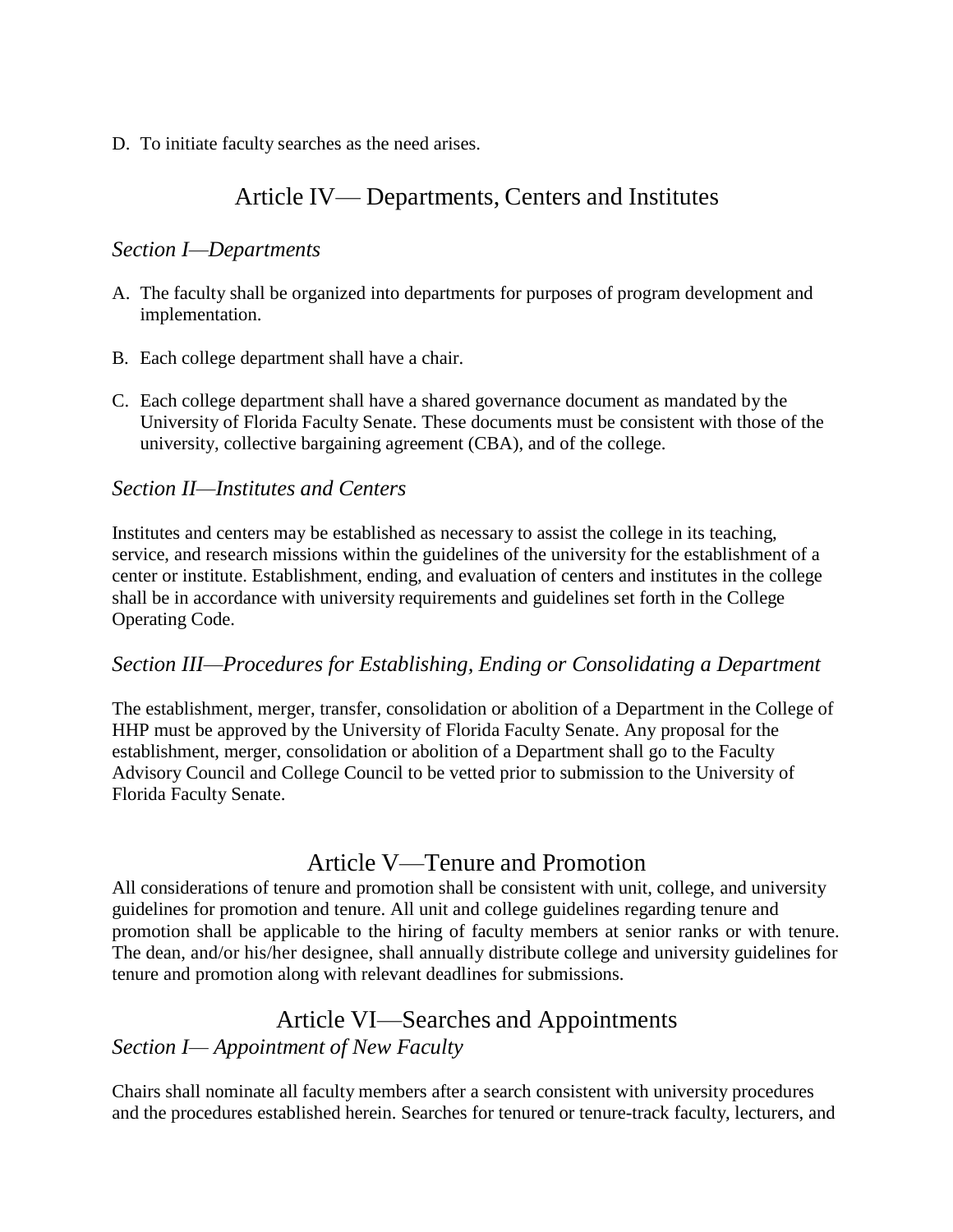other instructional personnel, excluding searches for chairs or directors, shall be conducted by the department in which the faculty member shall hold academic rank. Searches should be conducted in accordance with university rules and guidelines set forth in the University Regulations and College Guidelines.

### *Section II—Nomination of Emeritus Faculty*

An affirmative vote of departmental faculty is required before an individual can be nominated for emeritus status.

## *Section III—Appointment of Chairs*

Searches for department chairs shall be initiated by the dean establishing a search committee in consultation with the department in which the faculty member shall hold academic rank. If necessary, the dean may appoint an interim chair. Searches should be conducted in accordance with university rules and with the guidelines set forth in the University Regulations and College Guidelines on *Hiring, Search and Screen Process*.

## *Section IV—Appointment of the Dean*

The dean shall be appointed by the provost and shall serve at the pleasure of the provost.

## *Section V—Appointment of Associate and Assistant Deans and Other College Administrative Officers*

The dean shall be the final authority for the appointment of associate deans, assistant deans, and other college administrative officers. Searches will be conducted in accordance with university rules and with the guideline set forth in the College Guidelines on *Hiring, Search and Screen Process*.

# Article VII— Rules of Order

When conducting business of the college, *Robert's Rules of Order (current edition)* shall be followed when deemed appropriate.

# Article VIII - Adoption of Constitution

The College Faculty Advisory Committee, in consultation with the dean, shall call a special meeting of the faculty to discuss the draft constitution. A final draft of the constitution shall be prepared and provided to all members of the faculty. A vote of the faculty shall be conducted to adopt or reject the constitution. Approval of this constitution shall require an affirmative vote from at least 50 percent plus one of all eligible faculty members as defined in this constitution.

# Article IX—Constitutional Review

Two years after the approval of this constitution by the faculty, the College Council shall establish a committee to review this constitution and all applicable governing documents and to propose amendments to this constitution. After the initial review, future reviews shall be